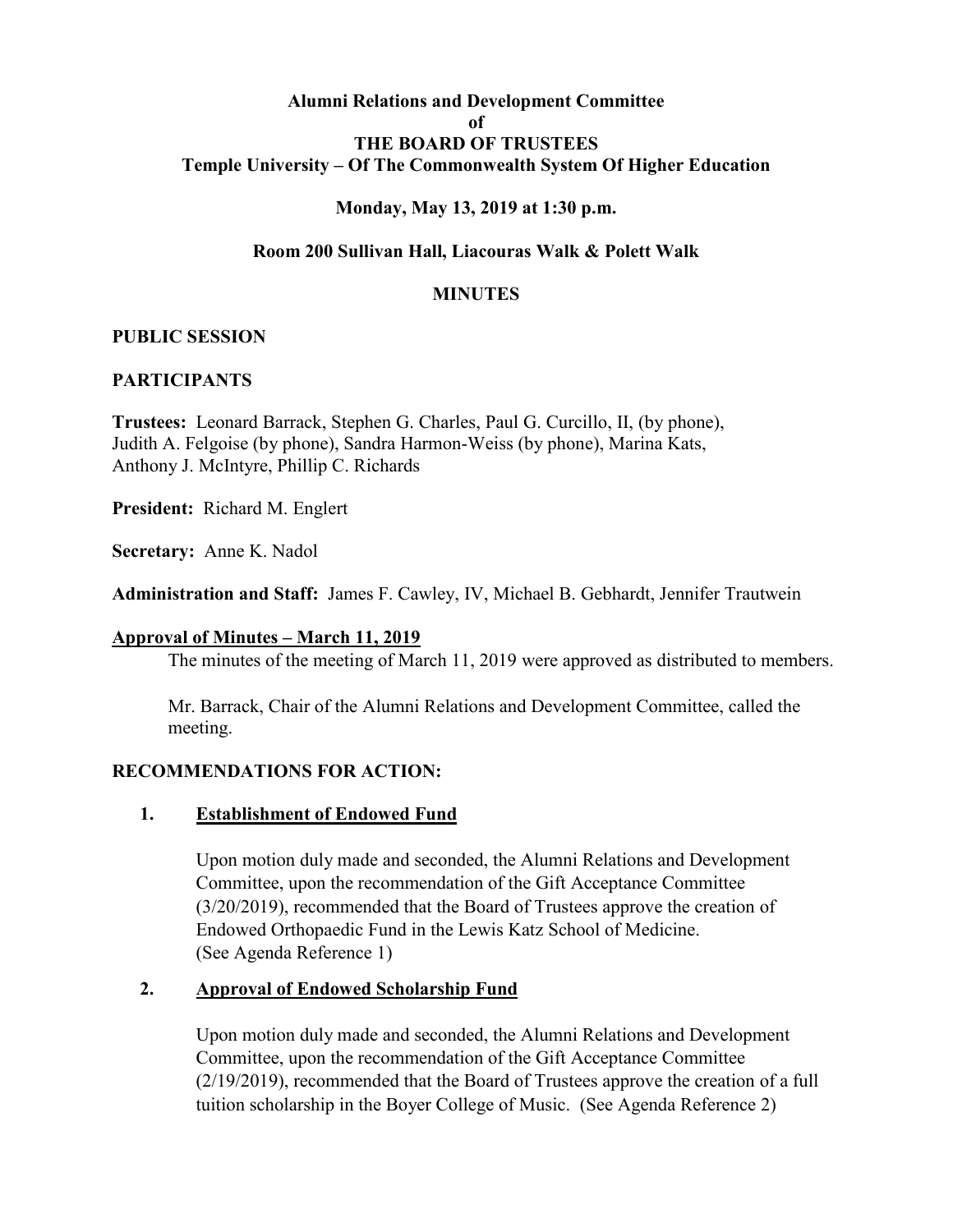## **3. Approval of Extended Pledge Term**

Upon motion duly made and seconded, the Alumni Relations and Development Committee, upon the recommendation of the Gift Acceptance Committee (4/19/2019), recommended that the Board of Trustees approve a seven (7) year pledge to the Kornberg School of Dentistry. (See Agenda Reference 3)

## **4. Approval to Extend Dean's Match Scholarship Challenge**

Upon motion duly made and seconded, the Alumni Relations and Development Committee, upon the recommendation of the Gift Acceptance Committee (4/25/2019), recommended that the Board of Trustees approve the Fox School of Business to grandfather a Dean's Match Scholarship Challenge for a donor. (See Agenda Reference 4)

# **5. Approval of Department Naming**

Upon motion duly made and seconded, the Alumni Relations and Development Committee, upon the recommendation of the Gift Acceptance Committee (4/19/2019), recommended that the Department of Oral Health Sciences at the Kornberg School of Dentistry be named for a term not to exceed eight (8) years. (See Agenda Reference 5)

## **6. Approval of Named Space**

Upon motion duly made and seconded, the Alumni Relations and Development Committee, upon the recommendation of the Gift Acceptance Committee (4/17/2019), recommended that the Board of Trustees approve the naming of a teaching lab at the School of Podiatric Medicine. (See Agenda Reference 6)

## **7. Approval of Named Space**

Upon motion duly made and seconded, the Alumni Relations and Development Committee, upon the recommendation of the Gift Acceptance Committee (4/19/2019), recommended that the Board of Trustees approve the naming of a Group Study Room in the Charles Library. (See Agenda Reference 7)

### **8. Approval of Named Space**

Upon motion duly made and seconded, the Alumni Relations and Development Committee, upon the recommendation of the Gift Acceptance Committee (4/17/2019), recommended that the Board of Trustees approve the naming of a yoga studio at the Kornberg School of Dentistry. (See Agenda Reference 8)